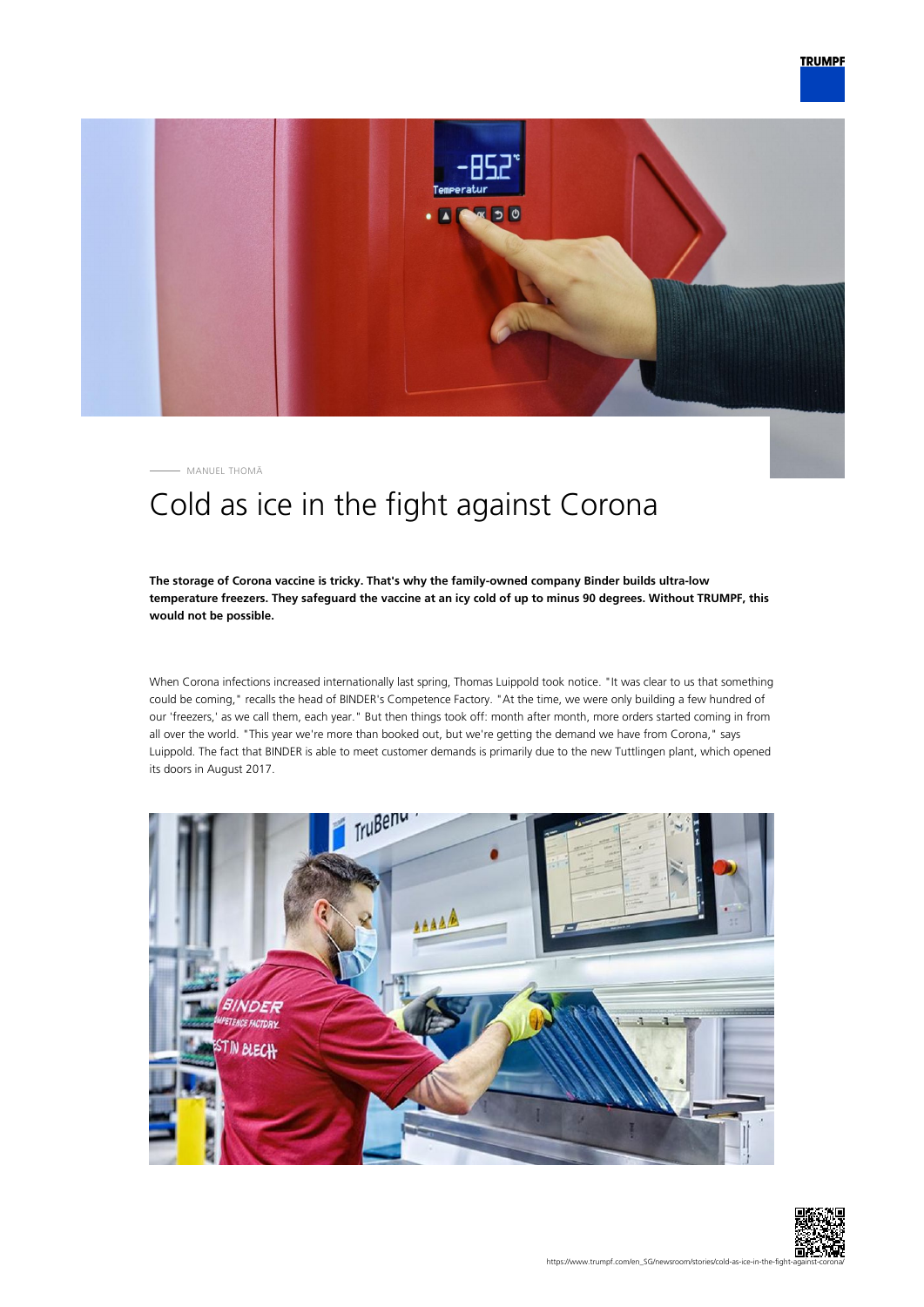

An associate of Binder  $\Box$ GmbH works on a part for the ultra-low temperature freezer. $\Box$  Due to Corona BINDER is currently producing four to five times as many ultra-low temperature refrigerators as it normally does. © Dirk Kittelberger

#### **Goal: Best sheet metal production in Europe**

Luippold is more than proud of this plant, because he and his team planned the approximately twelve-million-euro Competence Factory going from a farmer's field through to a complete production site. Just one year after opening, BINDER was able to achieve over 30 percent more plant output as a result. "We put an awful lot of thinking into it," says Luippold. The bar was set high: The goal was to build a benchmark plant in Germany and Europe with state-of-the-art sheet metal production, fully digital and with maximum automation. The "Wirtschaftswoche" magazine rewarded the result with an award for BINDER as one of the most innovative companies in Germany.

The investment is paying off, says Luippold. Because freezers are by no means BINDER's only specialty. More than 22,000 units leave the factory each year, including incubators, heating and dynamic climate chambers. They go to laboratories, clinics and research centers worldwide. Chemists, biologists and physicians use the chambers for scientific tests; industrial groups simulate extreme conditions in them for material testing.



Founder and owner Peter M. Binder in front of an ultra-low temperature freezer. Those ultralow temperature freezers safeguard the vaccine at an icy cold of up to minus 90 degrees. They are also secure - special locks protect the contents from unauthorized access. © Dirk Kittelberger

#### **Special locks secure access**

Regardless of whether it is sub-zero temperatures, heat or both in alternation, whether it is vacuum, humidity or light, the BINDER chambers maintain the desired conditions constantly and accurately. With the "freezer", for example, the temperature can be set and controlled precisely to a tenth of a degree. The refrigerators are also secure - special locks protect the contents from unauthorized access, for example, the much sought-after Corona vaccine.

However, the wide product range demands the highest possible flexibility from the Competence Factory. "The variance is very large, especially since we manufacture all cabinets in different sizes," says Luippold. In the approximately 8,200 square

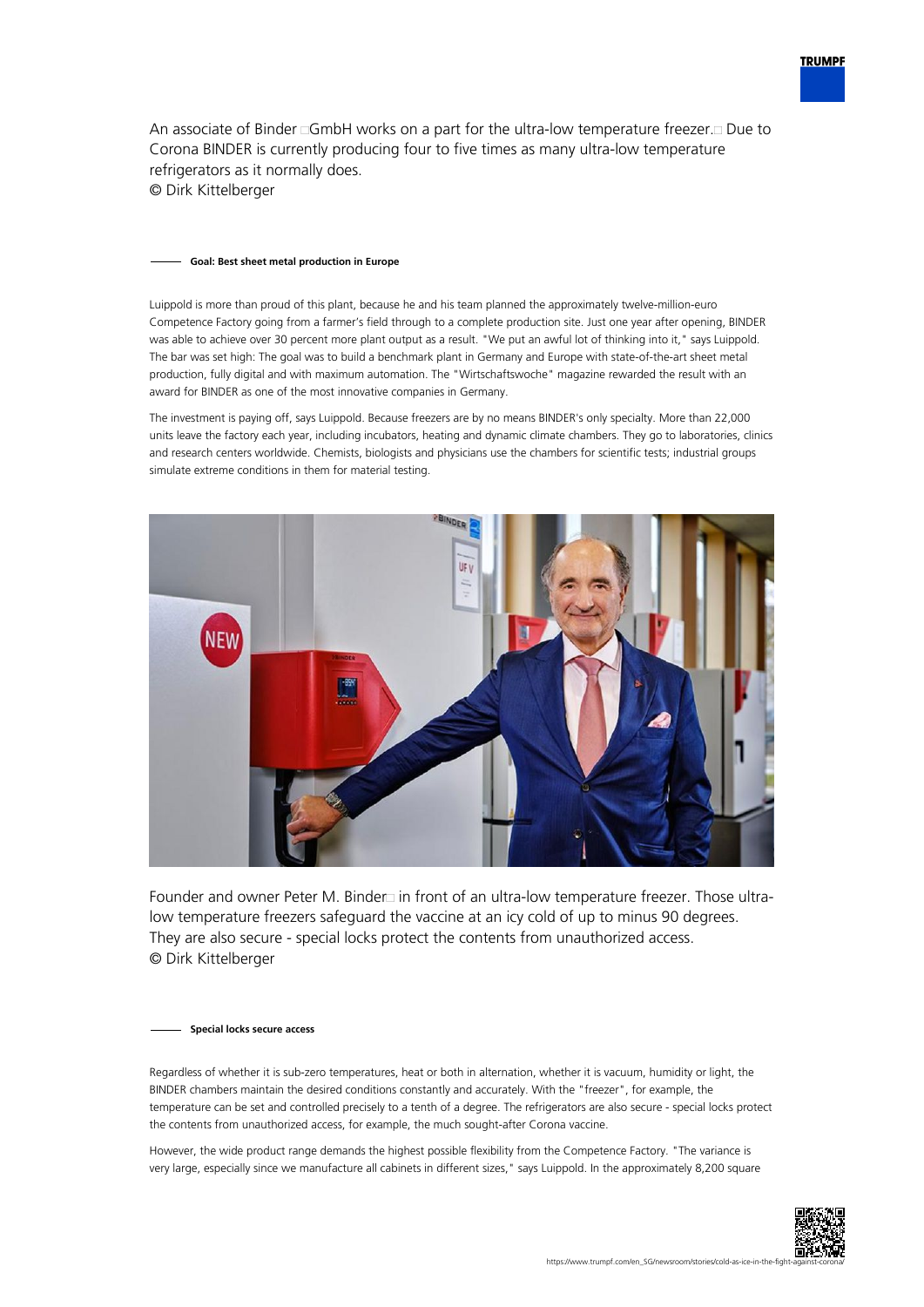

meters of the production hall, this is helped by a 50-meter Stopa store that is connected to punching and bending machines and feeds them the material.

# **»**

# **We are at the forefront of modern sheet metal production.**

Thomas Luippold, head of BINDER's Competence Factory

However, the wide product range demands the highest possible flexibility from the Competence Factory. "The variance is very large, especially since we manufacture all cabinets in different sizes," says Luippold. In the approximately 8,200 square meters of the production hall, this is helped by a 50-meter Stopa store that is connected to punching and bending machines and feeds them the material.



When Corona infections increased internationally last spring, Thomas Luippold, the head of BINDER's Competence Factory took notice that something could be coming. "At the time, we were only building a few hundred of our 'freezers', each year." But then things took off: month after month, more orders started coming in from all over the world. © Dirk Kittelberger

### **Production increased fivefold**

TRUMPF is pleased with its state-of-the-art factory. "There are two fully automatic *TruPunch 5000* punching machines there our S-Class, they run 24 hours, five days a week," says Michael Sellner, head of TRUMPF's Reutlingen sales office. The only downer is that a competitor's punching and bending machine are also integrated. "They were simply better back then," Sellner speculates.

Today, however, BINDER does not want to do without TRUMPF. "For certain parts and geometries, TRUMPF simply has its strengths. And, of course, when it comes to connecting the machines to the storage system," says Thomas Luippold. The fully automated sheet metal storage system was planned together with TRUMPF. In addition to the machines, BINDER uses various software solutions from TRUMPF, first and foremost the Tru Tops Fab production software. "We are at the forefront of modern sheet metal production," Luippold sums up.

The Corona-ridden world thanks him. BINDER is currently producing four to five times as many ultra-low temperature refrigerators as it normally does. And TRUMPF is in on the action.